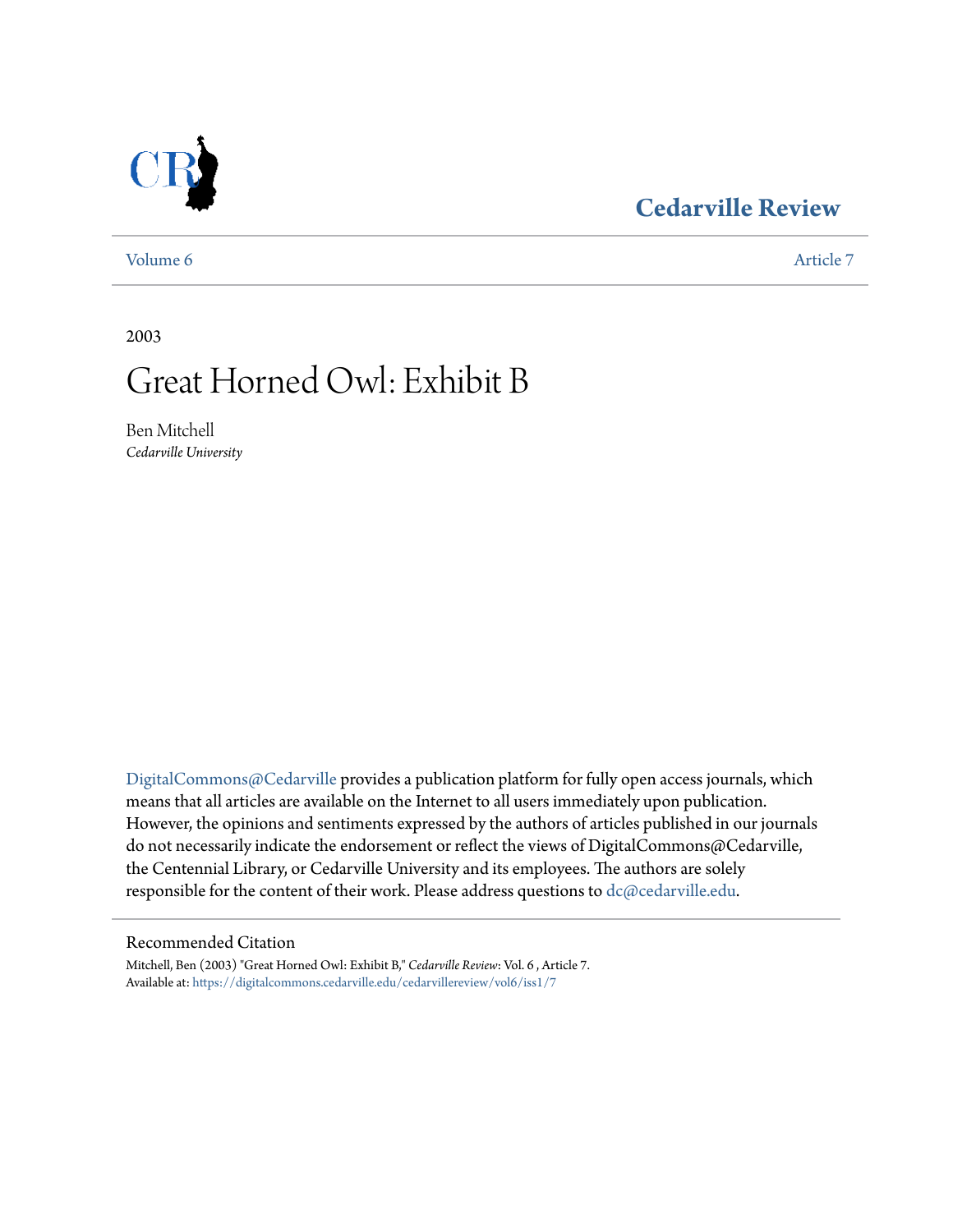## Great Horned Owl: Exhibit B

Browse the contents of [this issue](https://digitalcommons.cedarville.edu/cedarvillereview/vol6/iss1) of *Cedarville Review*.

#### **Keywords**

Poetry

# **Creative Commons License**

This work is licensed under a [Creative Commons Attribution-Noncommercial-No Derivative Works 4.0](http://creativecommons.org/licenses/by-nc-nd/4.0/) [License.](http://creativecommons.org/licenses/by-nc-nd/4.0/)

Follow this and additional works at: [https://digitalcommons.cedarville.edu/cedarvillereview](https://digitalcommons.cedarville.edu/cedarvillereview?utm_source=digitalcommons.cedarville.edu%2Fcedarvillereview%2Fvol6%2Fiss1%2F7&utm_medium=PDF&utm_campaign=PDFCoverPages)



Part of the <u>[Poetry Commons](http://network.bepress.com/hgg/discipline/1153?utm_source=digitalcommons.cedarville.edu%2Fcedarvillereview%2Fvol6%2Fiss1%2F7&utm_medium=PDF&utm_campaign=PDFCoverPages)</u>

This poetry is available in Cedarville Review: [https://digitalcommons.cedarville.edu/cedarvillereview/vol6/iss1/7](https://digitalcommons.cedarville.edu/cedarvillereview/vol6/iss1/7?utm_source=digitalcommons.cedarville.edu%2Fcedarvillereview%2Fvol6%2Fiss1%2F7&utm_medium=PDF&utm_campaign=PDFCoverPages)